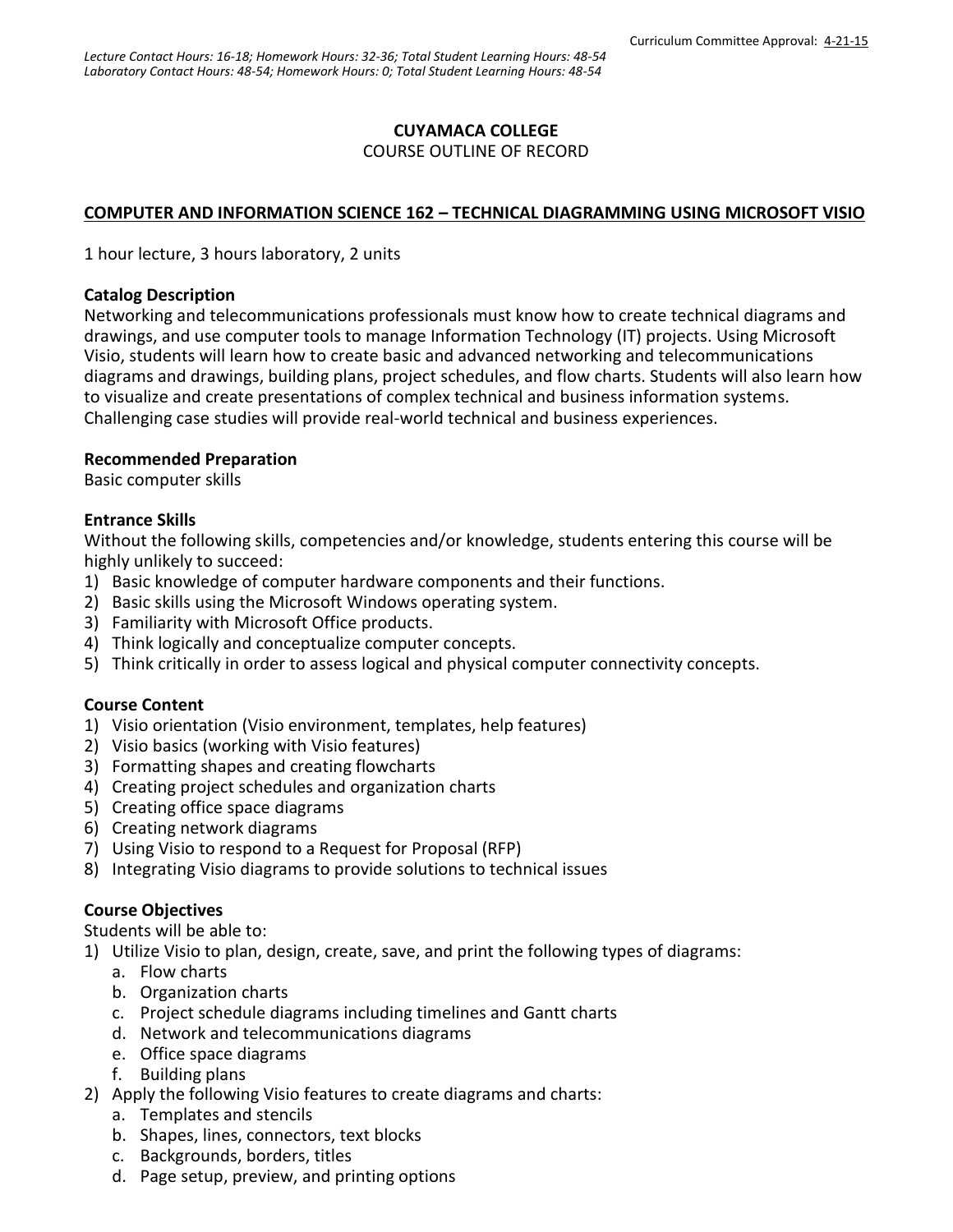- e. Custom shape properties
- 3) Use the Request for Proposal (RFP) process by responding to an actual technical RFP in a case study approach using both technical and cost estimation concepts.

## **Method of Evaluation**

A grading system will be established by the instructor and implemented uniformly. Grades will be based on demonstrated proficiency in subject matter determined by multiple measurements for evaluation, one of which must be essay exams, skills demonstration or, where appropriate, the symbol system.

- 1) Quizzes and exams that measure students' ability to utilize computer hardware and Microsoft Visio in order to navigate through Visio, draw, edit, and use Visio shapes and stencils.
- 2) Exercises that measure students' ability to use Microsoft Visio to visualize solutions to complex technical problems and to represent those solutions in a Visio diagram.
- 3) Exercises that assess students' ability to conceptualize design and create specific diagram types to represent technical concepts.
- 4) Case studies that assess students' ability to identify and create graphical solutions to technical issues.

### **Special Materials Required of Student**

- 1) Access to web-based course material and Microsoft Visio as specified in syllabus
- 2) File storage system

## **Minimum Instructional Facilities**

Computer lab with Internet access, appropriate software

## **Method of Instruction**

- 1) Lecture and demonstration
- 2) Hands-on practice
- 3) Assignments

#### **Out-of-Class Assignments**

- 1) Read textbook and assignment instructions
- 2) Complete assignments and online quizzes
- 3) Review online resources, including videos

#### **Texts and References**

- 1) Required (representative example): Helmers, Scott. *Microsoft Visio 2013 Step by Step*. Microsoft Press, 2013.
- 2) Supplemental: None

## **Exit Skills**

Students having successfully completed this course exit with the following skills, competencies and/or knowledge:

- 1) Use Microsoft Visio to visualize and create graphical representations of complex technical and business information systems.
- 2) Create graphical representations of real-world computer networks and project timelines.
- 3) Determine when to use basic and advanced networking and telecommunications diagrams and drawings, building plans, project schedules, organizational charts, and flow charts to represent technical solutions.
- 4) Apply analysis, research, and graphic design skills to depict a proposed solution to satisfy a technical RFP.

#### **Student Learning Outcomes**

Upon successful completion of this course, students will be able to: